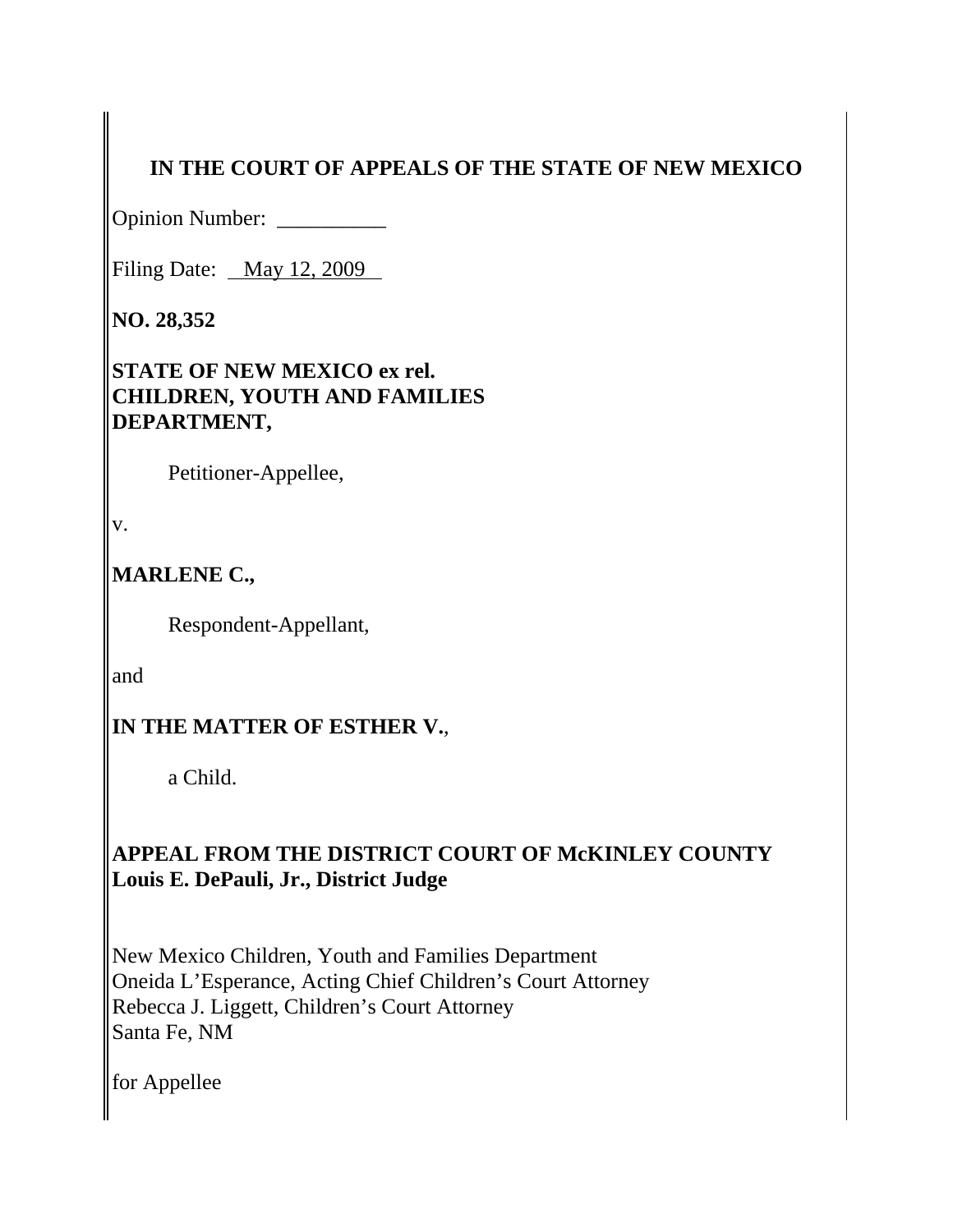Jane B. Yohalem Santa Fe, NM

for Appellant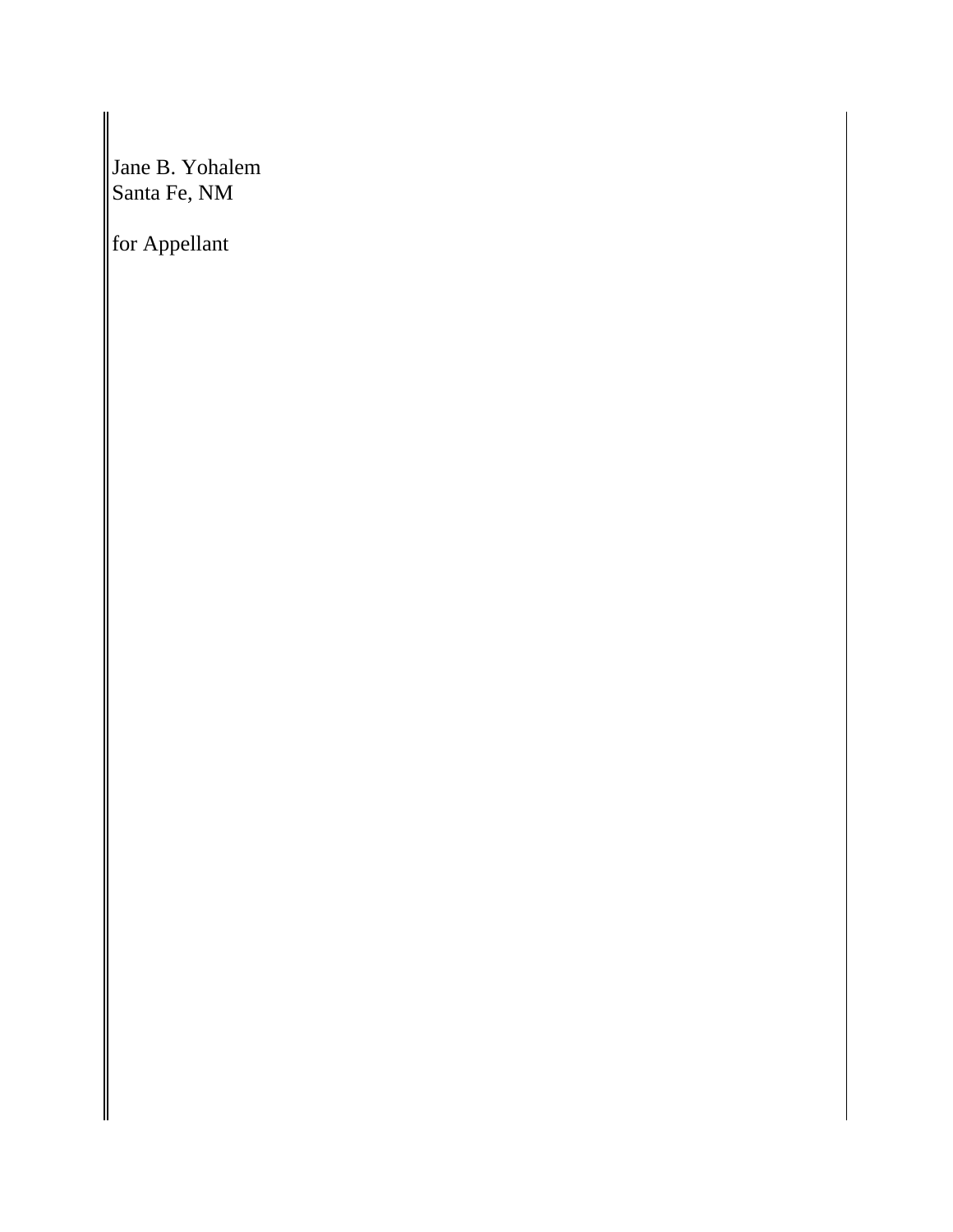#### **OPINION**

#### **CASTILLO, Judge.**

**{1}** Mother appeals from an adjudication of neglect. Mother is a member of the Navajo Nation, and the Indian Child Welfare Act of 1978 (ICWA), 25 U.S.C. §§ 1901-1963 (2006), applies to Child. Although the parties to this case agree that ICWA does apply, they disagree about its specific application to issues of preservation and evidentiary requirements. We hold that under the circumstances of this case, ICWA permits Mother to challenge on appeal the sufficiency of the evidence presented at the adjudicatory hearing, and we further hold that the Children, Youth, and Families Department (Department) did not provide sufficient evidence to satisfy the requirements of ICWA. Accordingly, we reverse the adjudication of neglect and remand for further proceedings.

#### **I. BACKGROUND**

**{2}** When Child was one month old, she and Mother were living as guests with a family as part of a safety contract with the Department. Father was incarcerated. On August 21, 2007, the Department received a referral regarding Mother and Child because the family had asked Mother and Child to leave, thereby rendering them homeless. On the same day, the Department filed an abuse and neglect petition against both parents and filed a motion for an ex parte custody order. The petition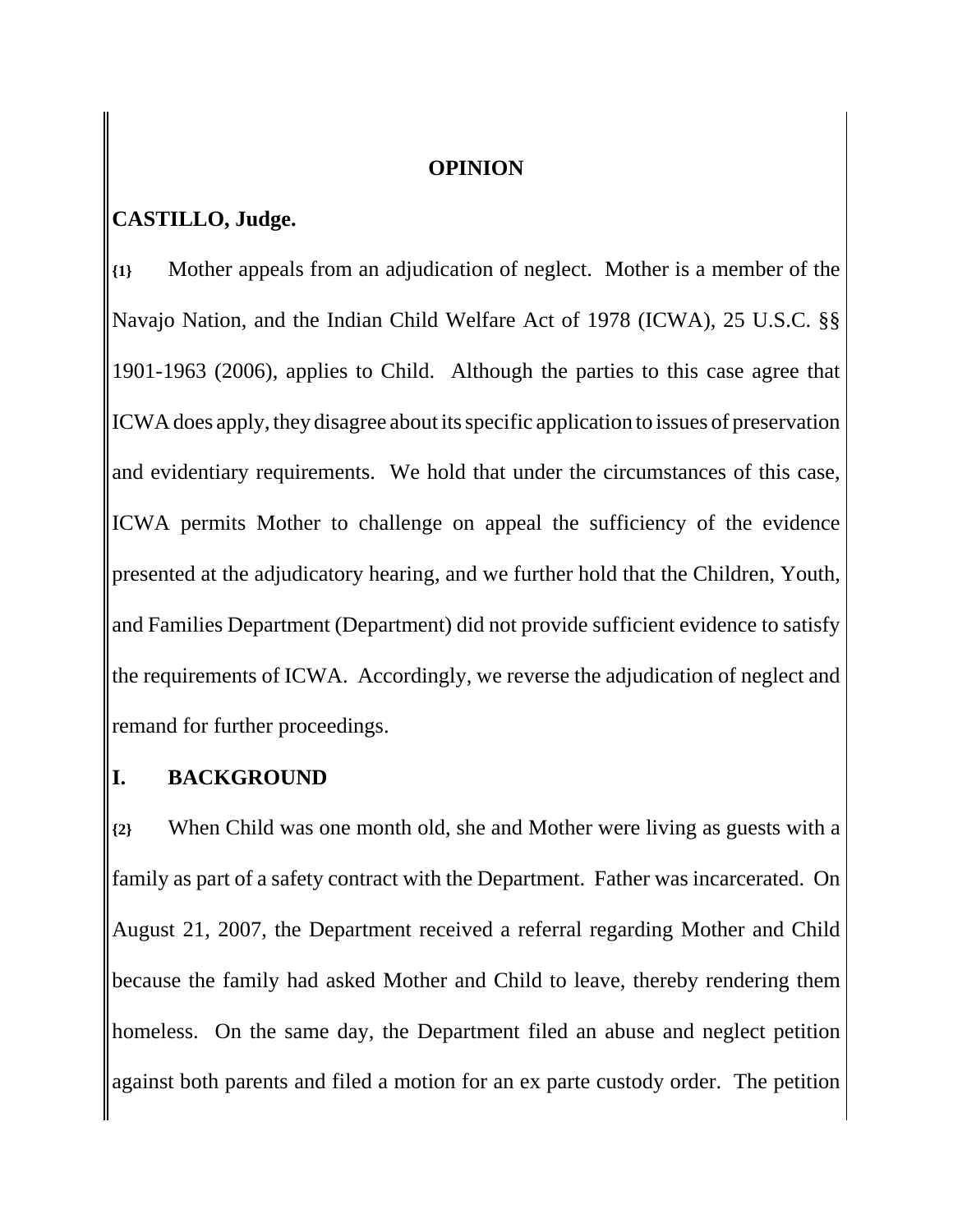acknowledged that Child was Native American and that ICWA applied to the proceedings. The district court granted the motion for an ex parte custody order, and the Department was given legal and physical custody of Child. Mother, through her appointed counsel, filed a response to the petition, and she denied all allegations of abuse and neglect. Notice of the proceedings was sent to the Navajo Nation, as required under ICWA, Section 1912(a).

**{3}** A temporary custody hearing was held on September 12, 2007. At that hearing, Mother stipulated to the Department's continued custody of Child. An adjudicatory hearing was held over two days in October and November 2007. The district court entered an order adjudicating Child to be neglected by both Mother and Father and continued Child's custody with the Department. Mother appeals the order.

#### **II. DISCUSSION**

**{4}** Mother argues that the district court failed to make certain required findings under Section 1912 of ICWA and that, based on the record developed in this case, we should dismiss the abuse and neglect petition. The Department contends that Mother failed to preserve her ICWA challenges for review in this Court and, in the alternative, that the district court made the requisite findings at the earliest possible opportunity thus meeting the requirements of ICWA. In order to address these arguments, we must review and interpret the provisions of ICWA, and we conduct statutory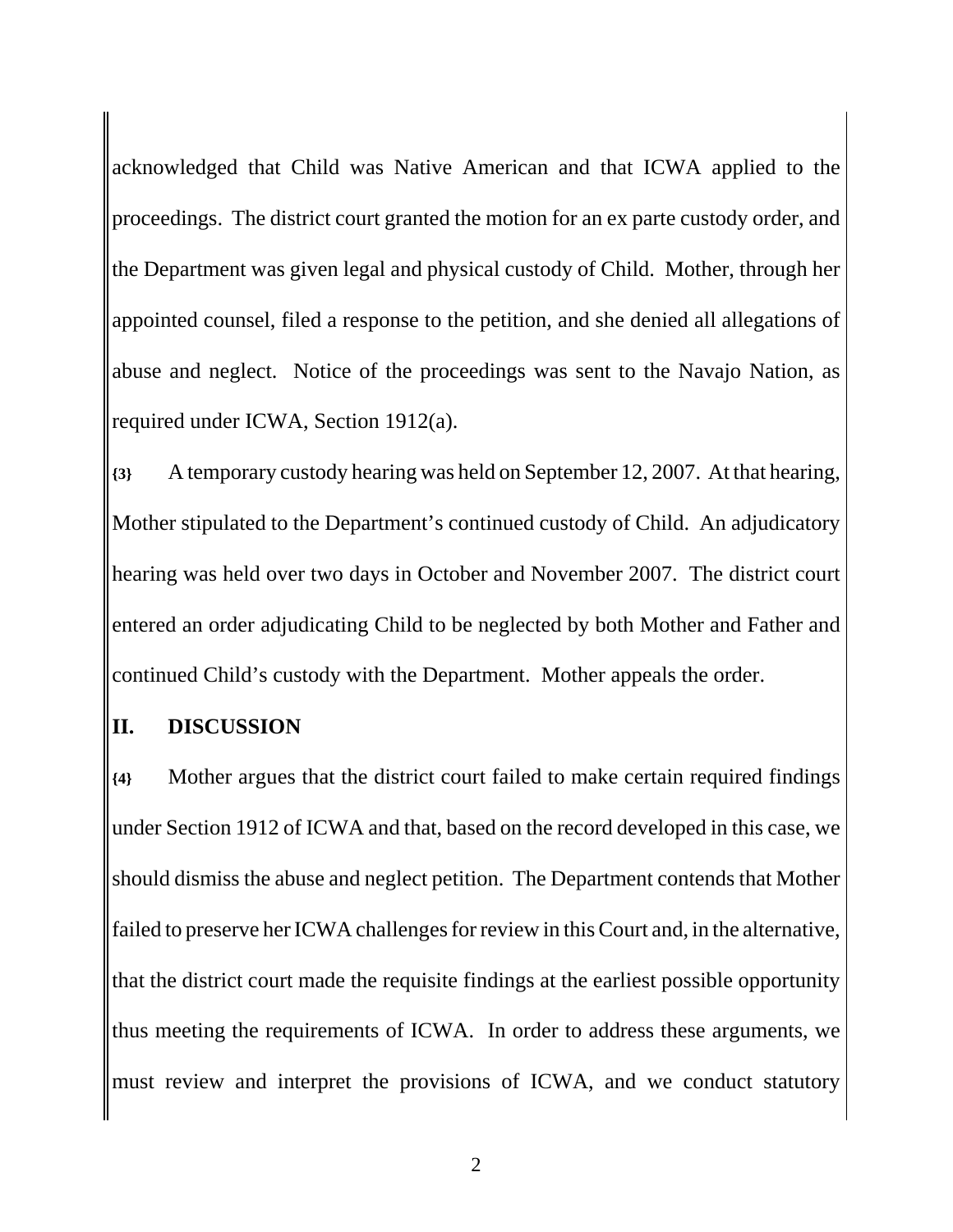construction de novo. *See Cherino v. Cherino*, 2008-NMCA-024, ¶ 7, 143 N.M. 452, 176 P.3d 1184 (filed 2007). We first address the preservation issue and then turn to the applicability of ICWA to the present controversy.

## **A. Preservation**

**{5}** Mother asserts three bases for preservation: (1) that Mother's arguments below sufficiently questioned the district court's findings even though she did not specifically refer to ICWA, (2) that ICWA permits a parent or a tribe to challenge violations of certain provisions of ICWA at any time, and (3) that the district court's failure to abide by ICWA amounted to fundamental error. Because we conclude that ICWA permits Mother to raise this particular challenge on appeal in the circumstances of this case, we need not address the remaining arguments.

## **{6}** Section 1914 provides that

[a]ny Indian child who is the subject of any action for foster care placement or termination of parental rights under [s]tate law, any parent or Indian custodian from whose custody such child was removed, and the Indian child's tribe may petition any court of competent jurisdiction to invalidate such action upon a showing that such action violated any provision of [S]ections 1911, 1912, and 1913 of this title.

Mother contends that because her substantive argument on appeal concerns an alleged violation of Section 1912, Section 1914 permits her to raise the issue at this time. The Department responds that Section 1914 is designed to address cases in which the district court completely ignores or fails to address ICWA in any way. In the present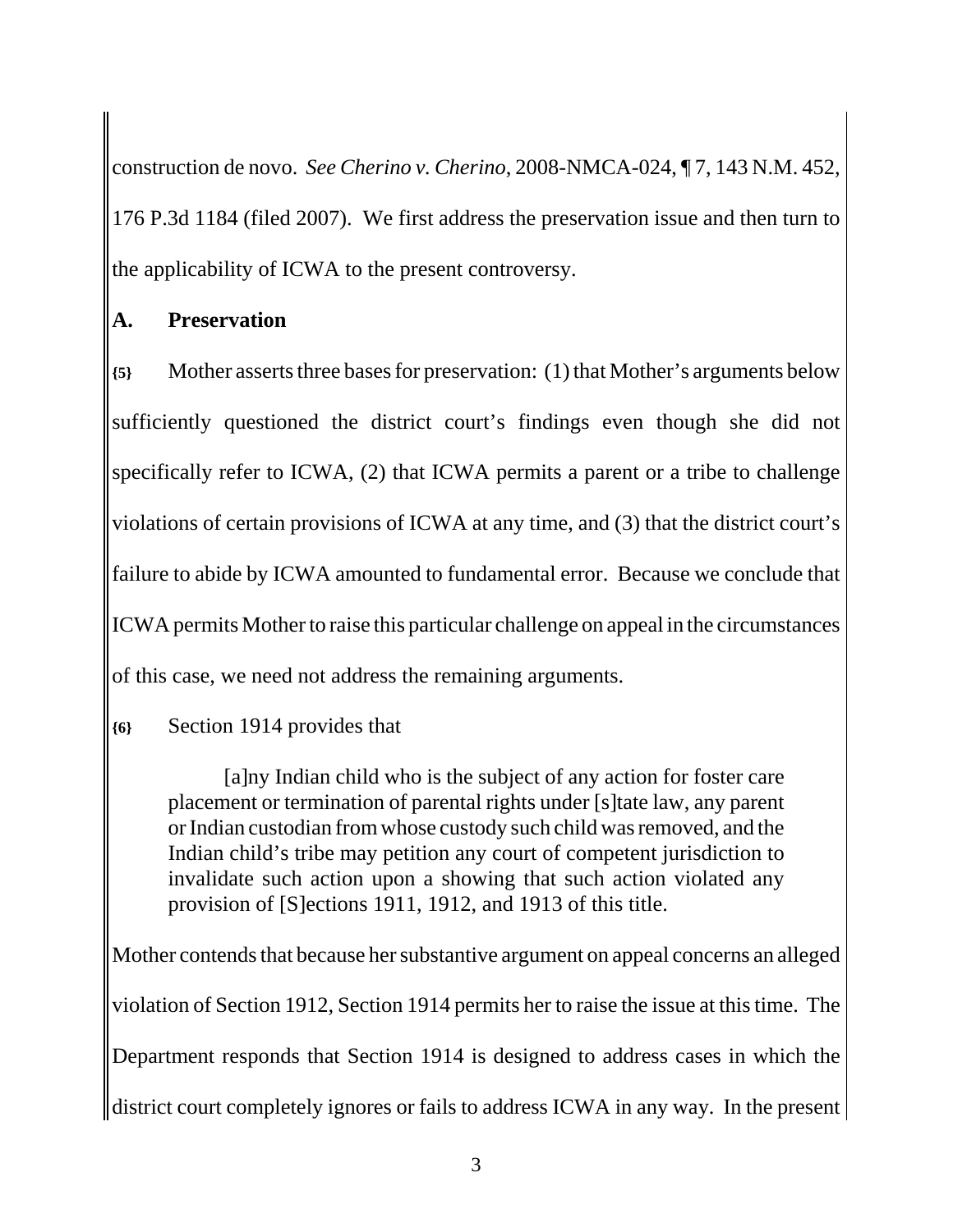case, the district court acknowledged that ICWA applied to the proceedings, and the Department argues that Mother was therefore required to make her specific substantive challenge related to Section 1912 to the district court at the adjudicatory hearing. The Department asserts that absent a specific challenge, the district court "had no reason to believe that ICWA was not properly followed."

**{7}** We agree with the Department that under the New Mexico Rules of Appellate Procedure, to "preserve a question for review it must appear that a ruling or decision by the district court was fairly invoked." Rule 12-216(A) NMRA. The parties agree that Mother did not raise at the adjudicatory hearing the issue of the Department's failure to provide evidence as required by ICWA. Mother acknowledges the preservation requirement in Rule 12-216(A), but argues that the language of Section 1914 allows this Court to consider the issue nevertheless. Mother cites *In re S.M.H.*, 103 P.3d 976 (Kan. Ct. App. 2005) for the proposition that a failure of preservation does not automatically prevent an appellate court from evaluating alleged violations of ICWA. In that case, the parent challenged the removal of the children based on state laws but failed to argue to the district court that the stricter provisions of ICWA applied. *Id.* at 981. The Kansas court of appeals nevertheless permitted the parent to raise substantive challenges to the proceedings based on a failure to abide by ICWA because the state and the district court "could have had no doubt that . . . ICWA was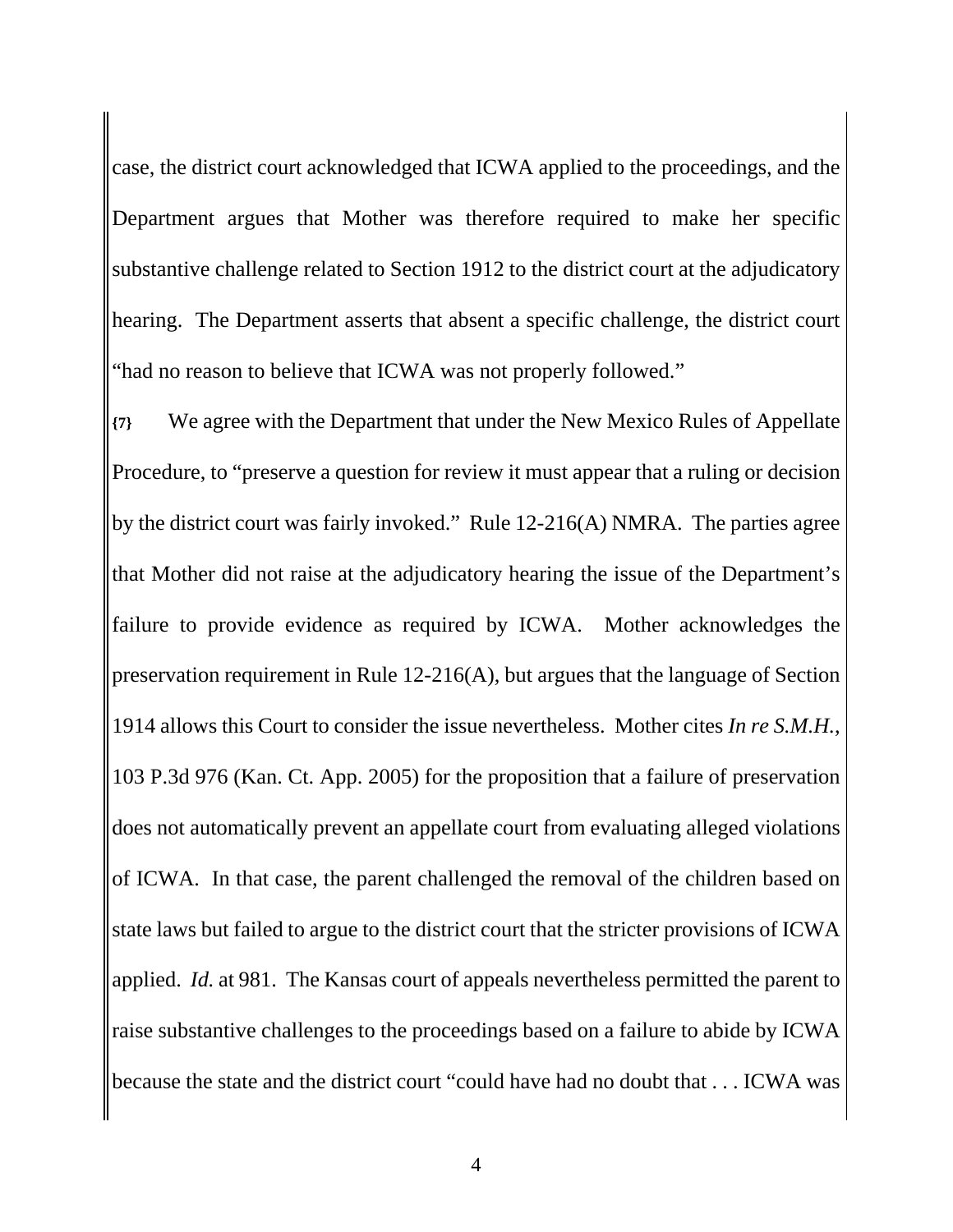#### applicable." *Id.* at 982.

**{8}** The Department attempts to distinguish *In re S.M.H.* by arguing that in that case, ICWA clearly applied to the proceedings, but the district court failed to follow ICWA requirements. At this stage in our analysis, such a distinction is unpersuasive. We have yet to determine whether the district court followed ICWA requirements. Instead, we are attempting to determine whether that issue is properly before us. In order to make that determination, we turn to the language of the statute. *Santillo v. N.M. Dep't of Pub. Safety*, 2007-NMCA-159, ¶ 17, 143 N.M. 84, 173 P.3d 6 ("The plain language of the statute is our primary guide to legislative intent[.]").

**{9}** Section 1914 explicitly permits a parent to challenge—in *any* court of competent jurisdiction—three types of violations: (1) Section 1911, which concerns tribal court jurisdiction; (2) Section 1912, which concerns the proof required to substantiate a termination of parental rights or a foster care placement; or (3) Section 1913, which concerns the validity of a parent's consent to termination or foster care placement. A district court is not able to evaluate whether the requirements of these statutes are being met without first being aware that ICWA is the governing law. Thus, Section 1914 assumes that the applicability of ICWA has already been raised and determined. After that, ICWA places a duty on the district court to apply Sections 1911, 1912, and 1913 regardless of the positions taken by the parties. Accordingly,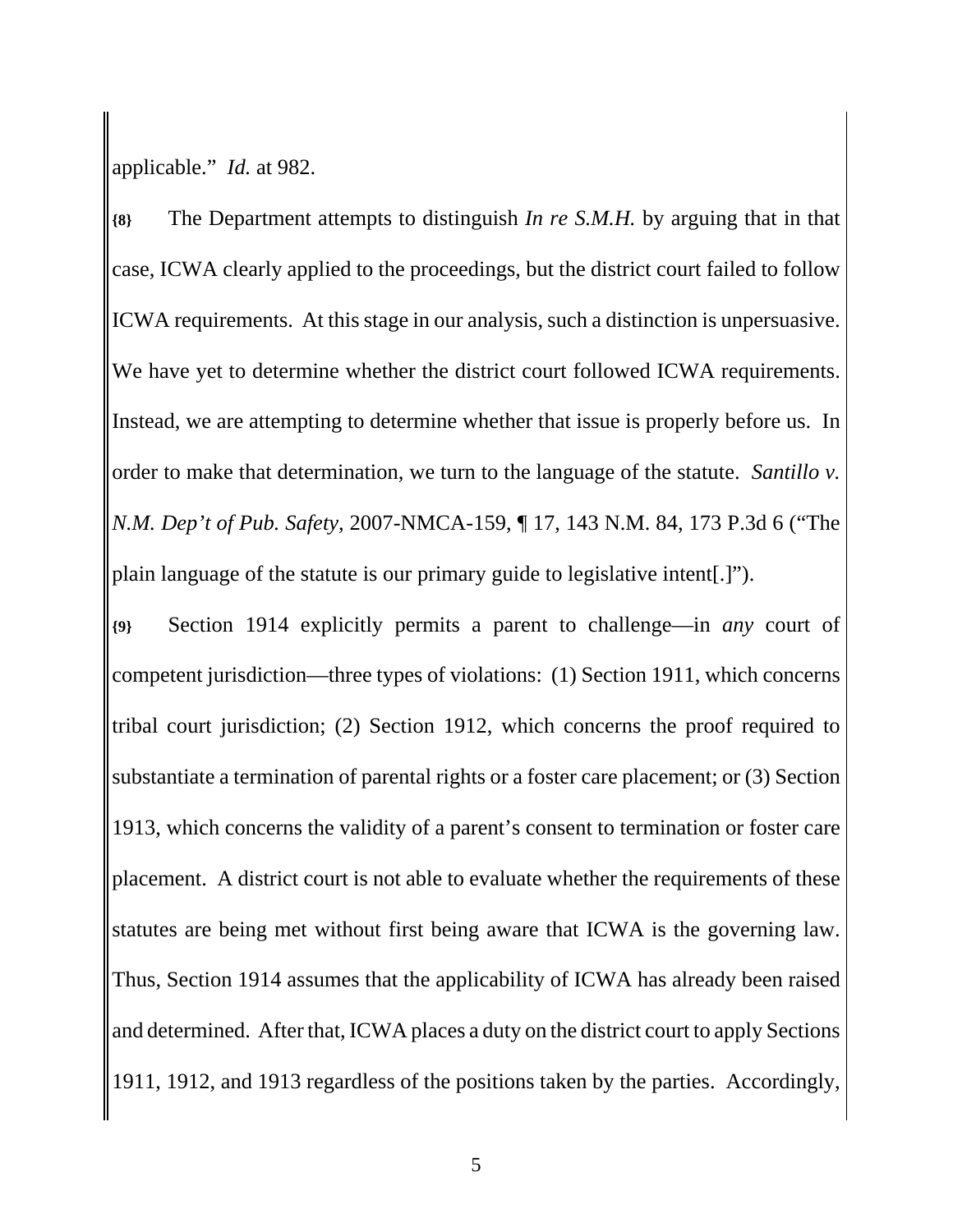we conclude that Mother's failure to expressly raise violations of ICWA at the adjudicatory hearing does not prevent us from reviewing the record to determine if the district court fulfilled its obligation to abide by the requirements of ICWA.

## **B. ICWA Requirements**

**{10}** Mother's argument is focused on Section 1912(d) and (e) of ICWA. Section 1912(d) requires that

[a]ny party seeking to effect a foster care placement of, or termination of parental rights to, an Indian child under [s]tate law shall satisfy the court that active efforts have been made to provide remedial services and rehabilitative programs designed to prevent the breakup of the Indian family and that these efforts have proved unsuccessful.

Section 1912(e) outlines the proof necessary for these types of proceedings: "clear and convincing evidence, including testimony of qualified expert witnesses, that the continued custody of the child by the parent or Indian custodian is likely to result in serious emotional or physical damage to the child." For ease of discussion, we shall refer to the Section 1912(d) provision as the "active efforts requirement" and the Section 1912(e) provision as the "serious damage requirement."

**{11}** Our first question relates to the type of proceeding. We thus turn to consider what constitutes a "foster care placement." Section 1903(1)(i) of ICWA defines a "foster care placement" as "any action removing an Indian child from its parent or Indian custodian for temporary placement in a foster home or institution or the home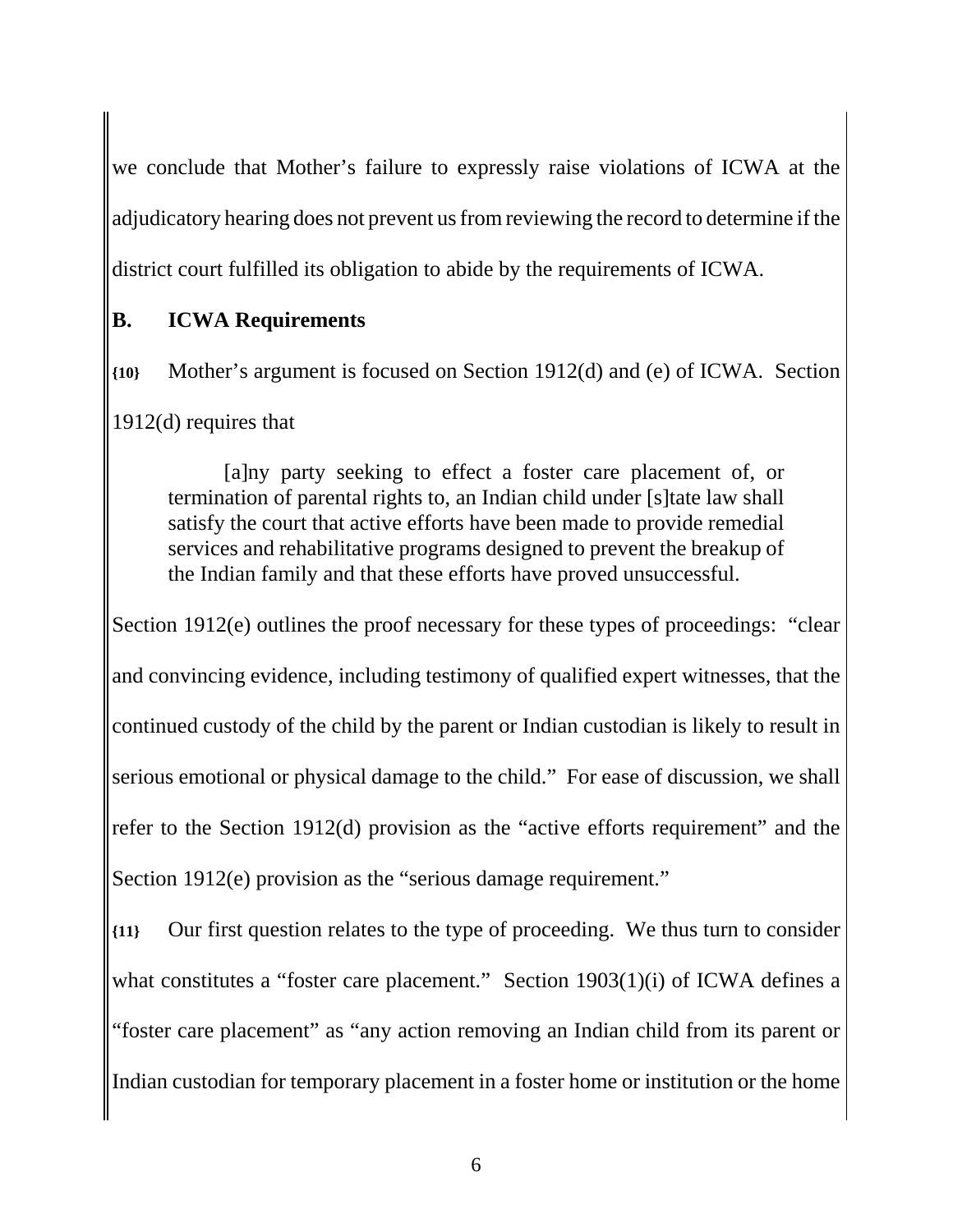of a guardian or conservator where the parent or Indian custodian cannot have the child returned upon demand, but where parental rights have not been terminated." Under the New Mexico Abuse and Neglect Act, NMSA 1978, §§ 32A-4-1 to -34 (1993, as amended through 2005), there are several stages and different kinds of proceedings between the initial ex parte custody order and a termination proceeding. We briefly review those stages in order to determine at what stage in the current abuse and neglect proceeding the district court was required to make ICWA findings.

**{12}** The Department may take initial custody of a child based on an ex parte custody order entered any time after a petition for abuse and neglect is filed. *See* § 32A-4-16. In that event, a temporary custody hearing is held within ten days of the filing of petition to determine whether the child should remain in the Department's custody pending adjudication. *See* § 32A-4-18(A). The next proceeding is adjudication, at which the district court considers the merits of the abuse and neglect petition. *See* § 32A-4-19; § 32A-4-20(G). Either at the conclusion of the adjudicatory hearing or within thirty days, the district court must make a custody determination—either the court awards custody to the Department, an agency, or an individual or temporary custody ends and the child is returned to a parent. *See* § 32A-4-22(A), (B). If the district court vests custody in the Department, an agency, or an individual who is not the child's parent, this dispositional custody placement remains in force for no more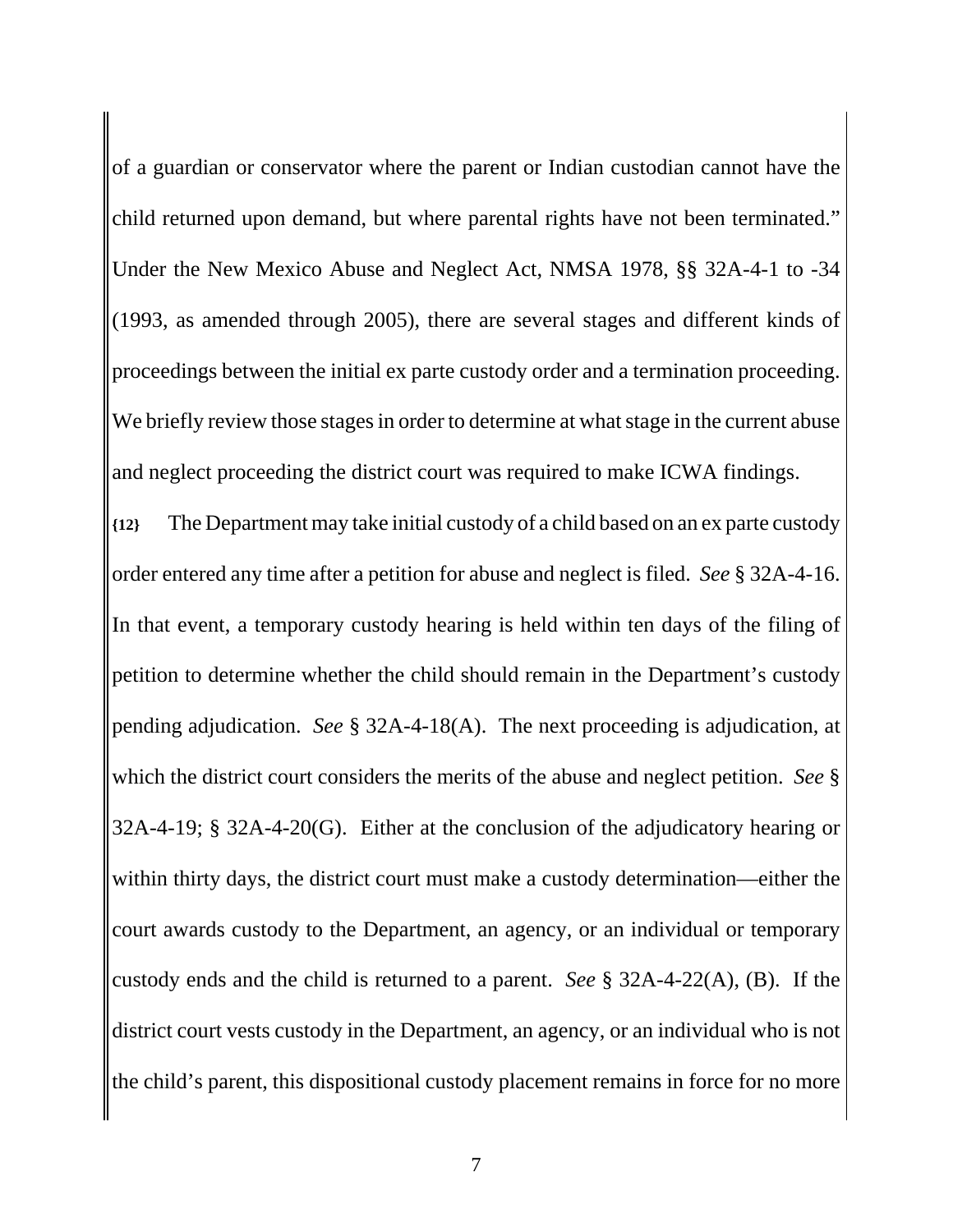than two years, with the possibility of one-year extensions as the court sees fit. *See*  $§$  32A-4-24(A)-(E).

**{13}** The Department contends that the district court made both the active efforts and the serious damage determinations at the earliest opportunity—at the ex parte custody order and the temporary custody hearing—and therefore satisfied its obligation under ICWA. In the order granting the Department's motion for ex parte custody, the court stated that "reasonable and active efforts have been made to avoid removal of [C]hild from the home." Because Mother did not contest this finding, the Department argues that the language in the ex parte custody order satisfies the active efforts requirement of ICWA. In addition, the Department points out that Mother stipulated to the following finding in the temporary custody order: "Clear and convincing evidence exists to believe that continued custody of [C]hild by the parent or guardian is likely to result in serious emotional or physical damage to [C]hild." This finding, the Department argues, satisfies ICWA serious damage requirement. According to the Department, because the temporary custody proceedings resulted in a "foster care placement," the requirements under Section 1912(d) and (e) were met.

**{14}** Mother argues that the district court was required to make ICWA findings at the adjudicatory stage of the abuse and neglect proceedings. Specifically, Mother contends that because the custody determination made after adjudication is a "foster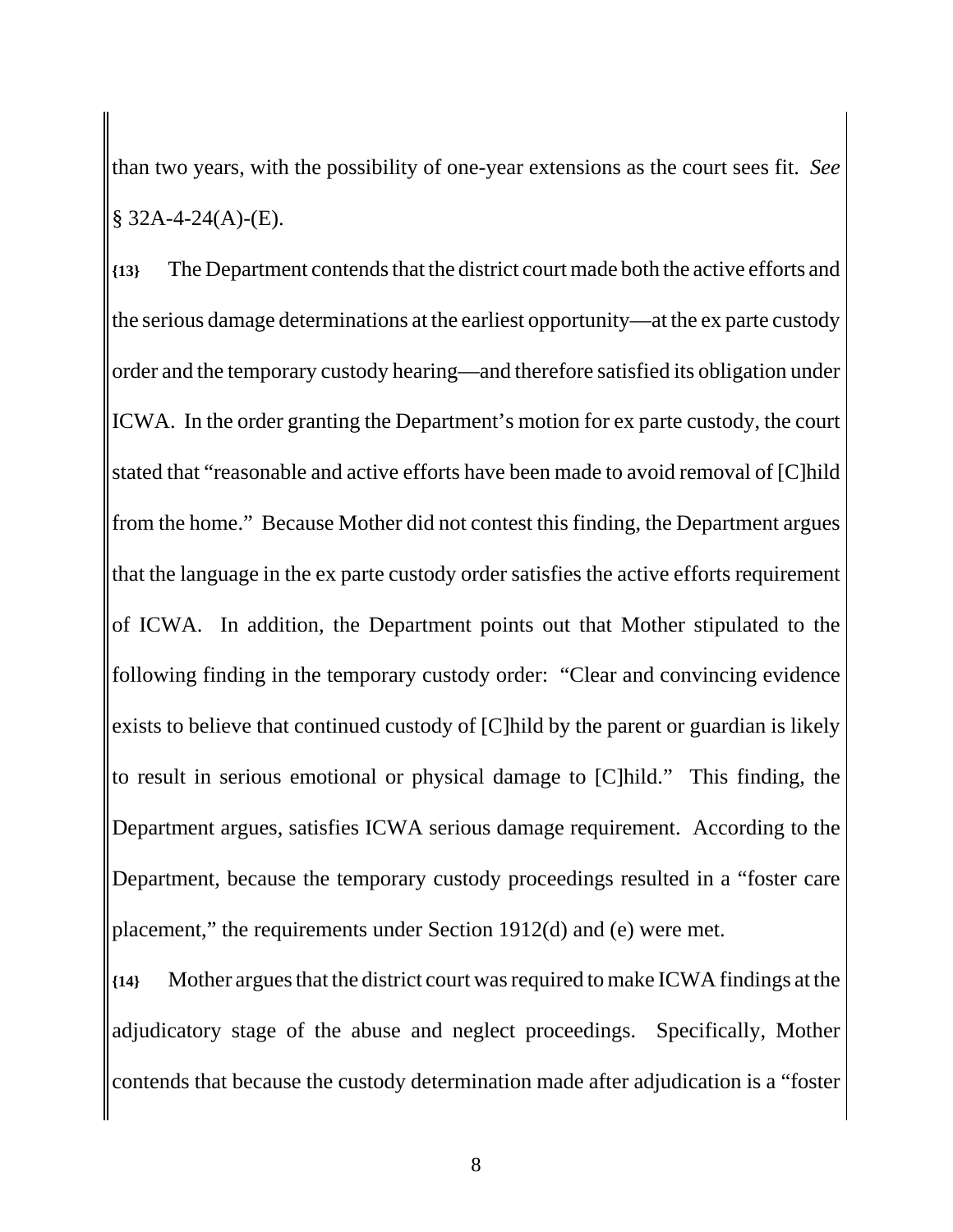care placement" as contemplated by Section 1912(d) and (e), the district court must make findings regarding both ICWA requirements at the adjudicatory hearing. The arguments are thus about timing: whether the district court must make ICWA findings at the earliest opportunity or whether the district court is obligated to make ICWA findings each time a decision is made regarding a child's placement with anyone other than the Indian parent. Based on the circumstances of the present case, however, we are not obliged to determine whether Section 1912 findings must be made at the adjudication stage of every abuse and neglect proceeding.

**{15}** At the temporary custody hearing, Mother stipulated to the Department's custody of Child. ICWA includes a provision governing a parent's consent to a foster care placement:

Where any parent or Indian custodian voluntarily consents to a foster care placement or to termination of parental rights, such consent shall not be valid unless executed in writing and recorded before a judge of a court of competent jurisdiction and accompanied by the presiding judge's certificate that the terms and consequences of the consent were fully explained in detail and were fully understood by the parent or Indian custodian. The court shall also certify that either the parent or Indian custodian fully understood the explanation in English or that it was interpreted into a language that the parent or Indian custodian understood. Any consent given prior to, or within ten days after, birth of the Indian child shall not be valid.

Section 1913(a). Assuming that Mother's consent at the temporary custody hearing

was a valid consent under Section 1913(a), the Department was not required at that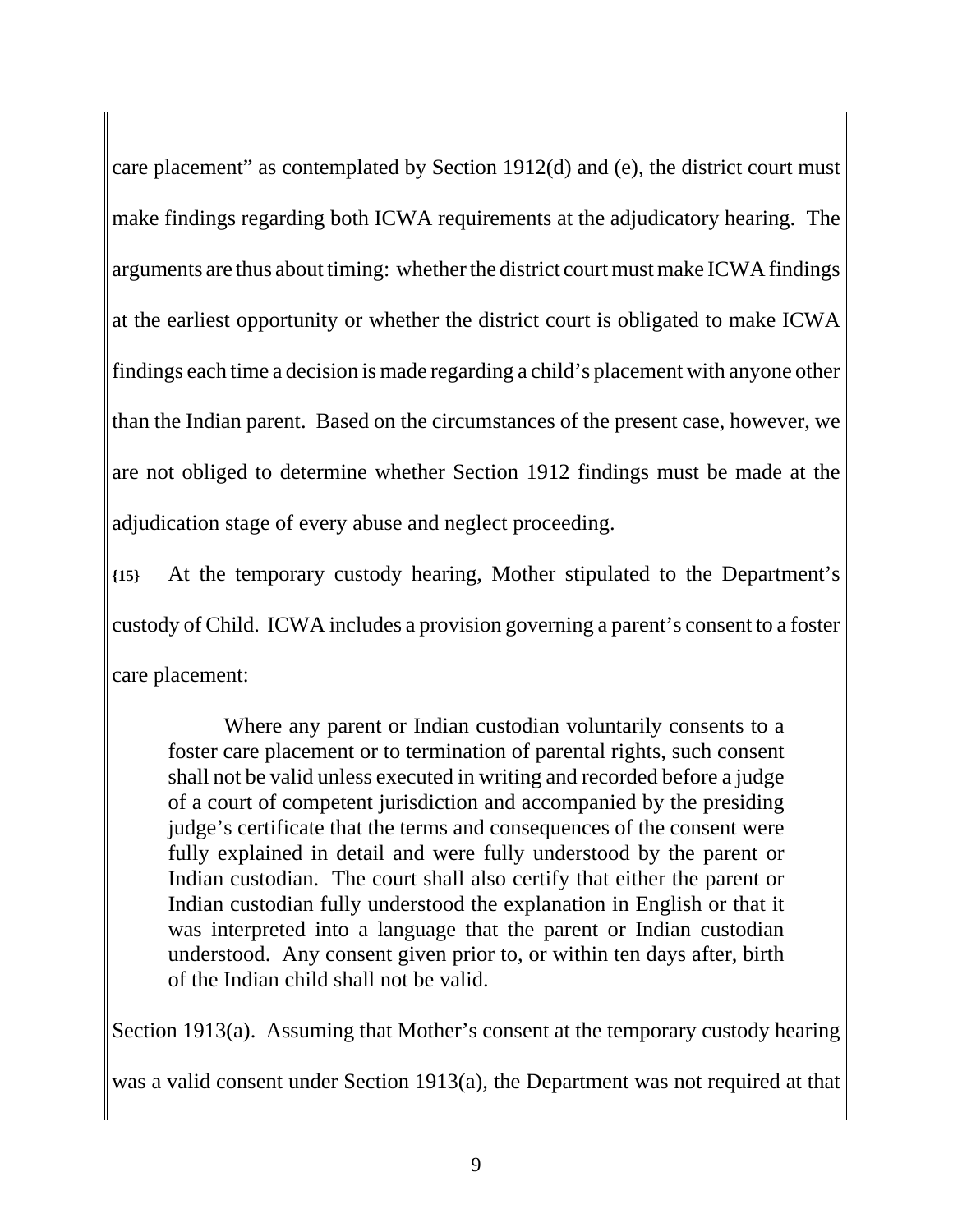time to establish the requirements under Section 1912.

**{16}** The record reveals that Mother's consent was limited in time. Indeed, at the temporary custody hearing, Mother's counsel explained to the court Mother's reasons for consenting to temporary custody of Child with the Department: "She is actively looking for a home and seeking ultimately to have [C]hild—of course, all three children—returned to her. So, at this point, she has no place to go.  $\ldots$  The practicalities of the situation are that somebody's got to take care of [C]hild." Mother's answer to the abuse and neglect petition denied all of the allegations of the petition, including the allegation that it was "contrary to the welfare of [C]hild that she remain in the custody of [her parents]." Additionally, Mother was assured at the temporary custody hearing that she would have an opportunity to dispute the Department's continued custody of Child. Based on Mother's continued resistance to the Department's permanent custody of Child, the Department could not rely on Mother's consent to temporary custody to vitiate ICWA requirements under Section 1912(d) and (e). *See Cherokee Nation v. Nomura*, 2007 OK 40, ¶ 24, 160 P.3d 967, 976 ("[C]ompliance with [ICWA] is required in voluntary and involuntary child custody proceedings." (internal quotation marks omitted)).

**{17}** The record further demonstrates that the Department did not establish the Section 1912 requirements during the initial proceedings. As we have explained,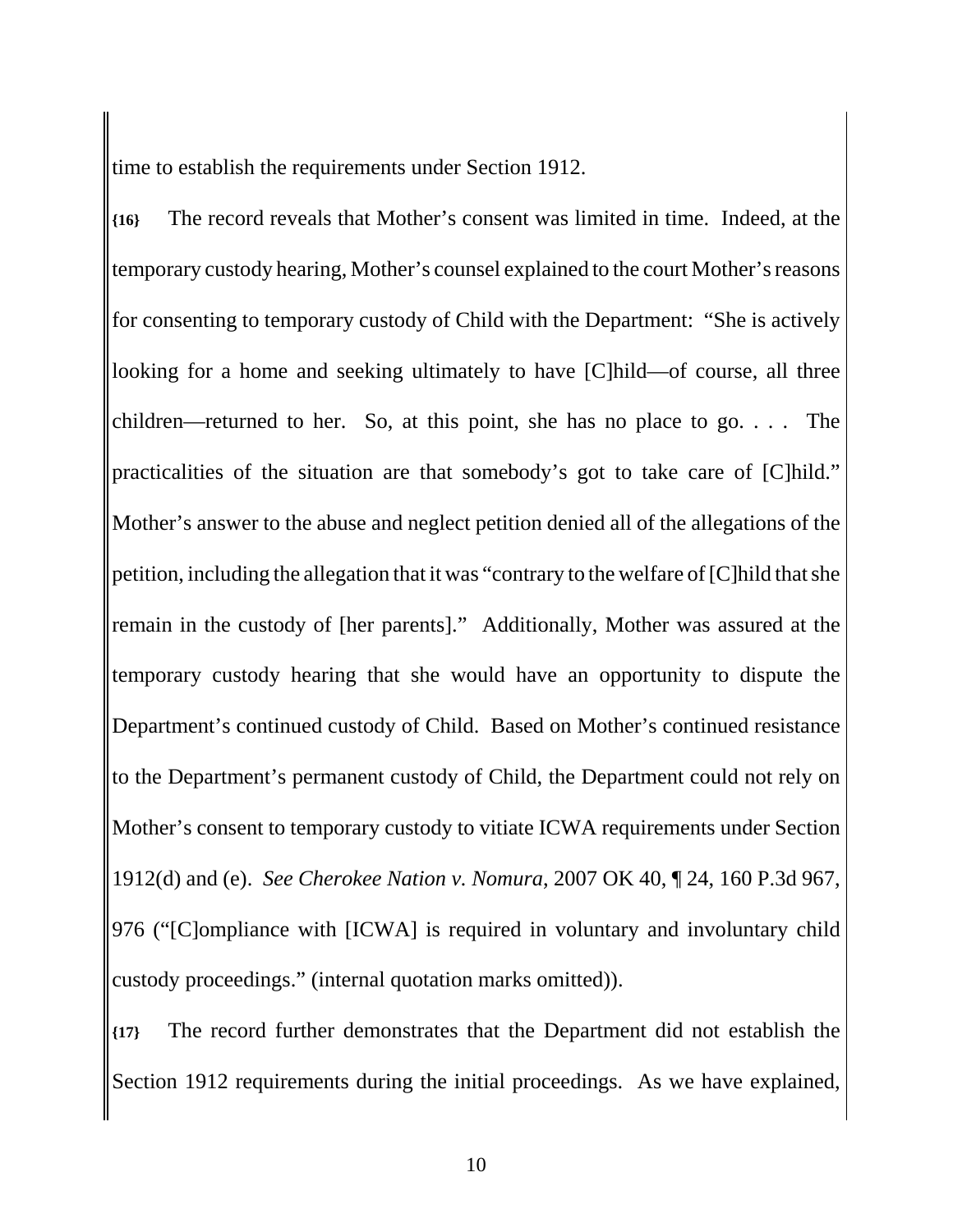there are two parts to the Section 1912 requirements: active efforts and serious damage. *See* § 1912(d), (e). The record reflects that the district court made findings based on the ex parte order regarding active efforts, but it failed to abide by the mandate under Section 1912(e), directing that the serious danger requirement be established by qualified expert testimony. Because Mother stipulated to temporary custody, the Department did not put on evidence at the temporary custody hearing. The Department secured expert testimony regarding Mother's mental health for the adjudicatory hearing, but acknowledges on appeal that the doctor was not offered "as a 'qualified expert' pursuant to ICWA." Nothing in Section 1912(e) suggests that the Department is relieved of its burden of proof if a parent initially consents to a foster care placement and then later contests the placement at the adjudicatory stage.

**{18}** Under these circumstances, where the Department was never required to prove its case under Section 1912(e) because Mother initially consented to a foster care placement, we hold that the Department must establish the serious danger requirement pursuant to ICWA before the Department may continue to keep [C]hild in a contested foster care placement. Because we conclude that the Department failed to prove by "clear and convincing evidence, including testimony of qualified expert witnesses, that the continued custody of [C]hild by the parent or Indian custodian is likely to result in serious emotional or physical damage to [C]hild," we reverse the adjudication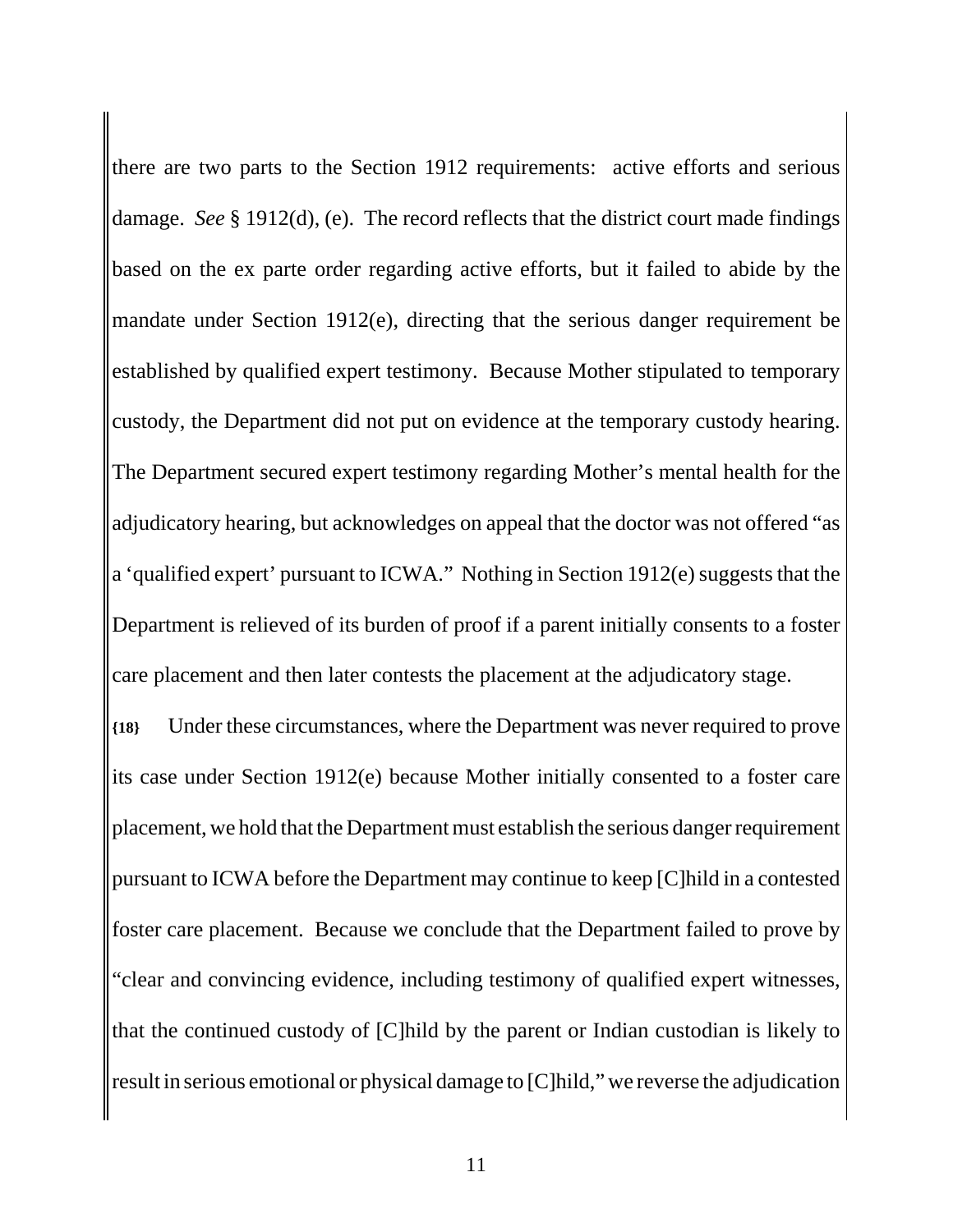of neglect as to Mother because it was not based on sufficient evidence.

#### **C. Remand**

**{19}** As we have explained in the past, after an adjudication of abuse and neglect is reversed on appeal, "the district court, on remand, retains jurisdiction to determine whether the parent prevailing on appeal should regain custody of the child." *State ex rel. Children, Youth & Families Dep't v. Benjamin O.*, 2007-NMCA-070, ¶ 35, 141 N.M. 692, 160 P.3d 601. While there is a presumption that a fit parent should receive custody, "a court may deny custody if extraordinary circumstances are found to exist." *Id.* 136. In addition, the Department is not precluded from continuing to seek termination of parental rights if it brings "new or current allegations of abuse, neglect, or abandonment to the district court's attention." *Id.* ¶ 39. Regardless of what the Department chooses to do, the requirements of ICWA must be observed.

## **III. CONCLUSION**

**{20}** We reverse the district court and remand for proceedings in accordance with this opinion.

## **{21} IT IS SO ORDERED.**

#### **CELIA FOY CASTILLO, Judge**

**\_\_\_\_\_\_\_\_\_\_\_\_\_\_\_\_\_\_\_\_\_\_\_\_\_\_\_\_\_\_\_\_**

## **WE CONCUR:**